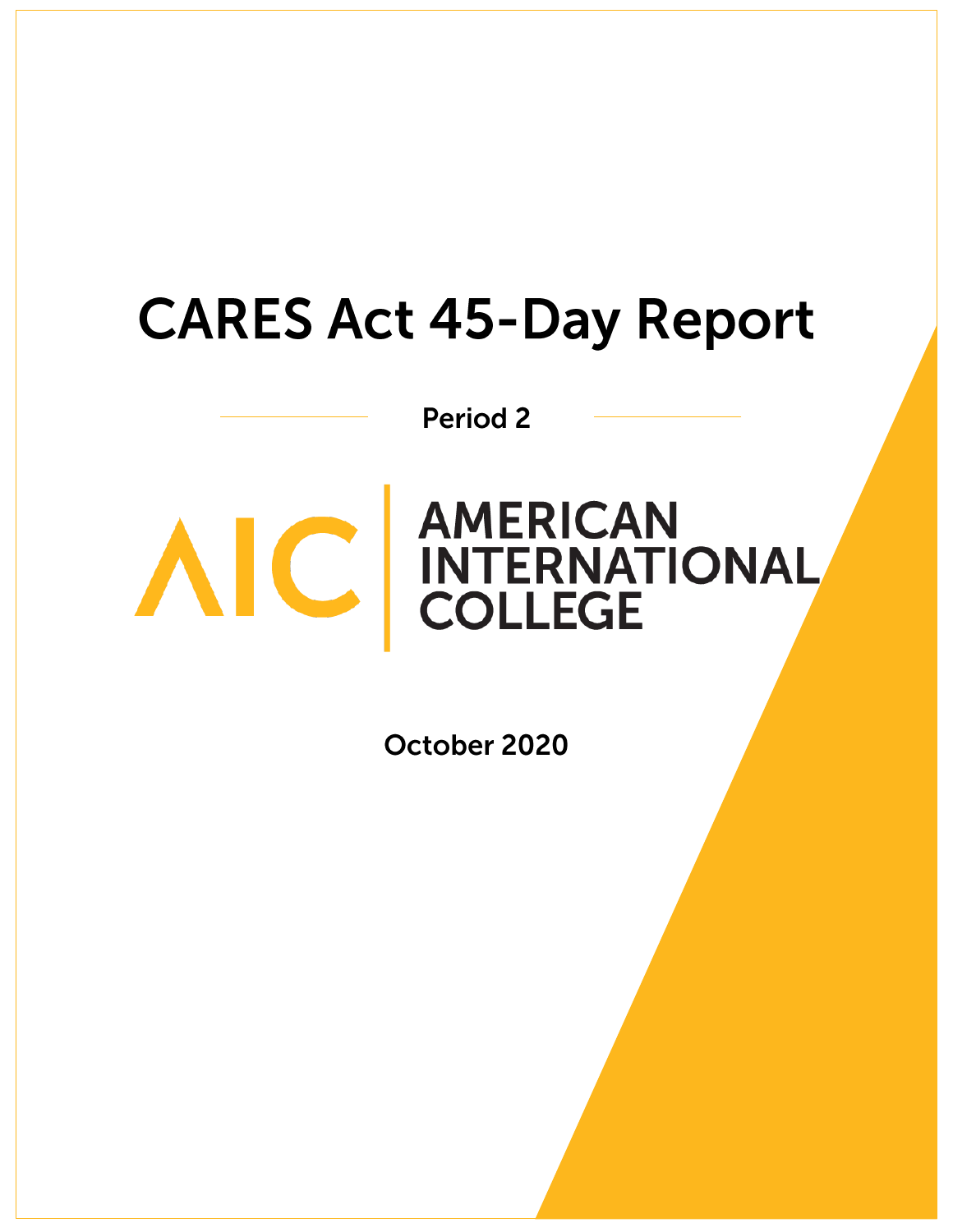

## **CARES Act 45-Day Report**

#### Period 1

| Initial Drawdown Date: | 09/02/2020 |
|------------------------|------------|
|                        |            |

. End of Period 2: 10/17/2020

In March 2020, American International College (AIC) responded to the rapidly worsening coronavirus pandemic by suspending physical campus operations. Initially extending spring break by one week, and then resuming academic programs and limited administrative operations fully remotely, the institution sustained losses from suspension of physical operations and incurred costs from building a remote learning system, as students incurred new expenses from changing living and learning situations. Most other institutions of higher education in the United States and student populations experienced similar changes to operations and ensuing costs and losses. Signed into law on March 27, 2020, the Coronavirus Aid, Relief and Economic Security (CARES) Act included Sections 18004(a)(1) - 18004(c) included the Higher Education Emergency Relief Fund (HEERF), which allocated funds to help institutions of higher education address the unmet need affecting students and provide financial relief to combat costs and losses.

On July 29, 2020, AIC submitted an application to the Department of Education to receive funds from the HEERF under the CARES Act. Approved on August 4, 2020, AIC received the total award of \$1,970,878 from the HEERF and committed to using 50% of the funds (\$985,439) for the direct-to-student aid portion of the grant (84.425F) and the other 50% (\$985,439) to supplement institutional expenses related to the efforts to move to distance learning during campus shutdown (84.425M). Upon receipt of the award, the College designed a rubric for distribution of the Student Aid portion of the funds in accordance with the federal guidelines for providing relief to students. Students were informed of the application and distribution process and asked to tabulate expenses related to healthcare, childcare, food, and housing related costs—the allowable expenses detailed under 84.425F. Beginning on 9/1/2020, the institution began to accept student applications for aid, review submissions, and distribute the aid accordingly. As of the 45-day mark, the institution had distributed \$5629,950.00 to students submitting applications for aid (see figures below in **Distribution Chart** for detailed description of student applications and drawdown data).

AIC determined student eligibility for the Student Aid funds using the following five factors:

- **1.** AIC received an official 2019-2020 FAFSA or the student completed a 2020-2021 FAFSA by August 1, 2020.
- **2.** Enrolled, degree-seeking student for Spring 2020 term.